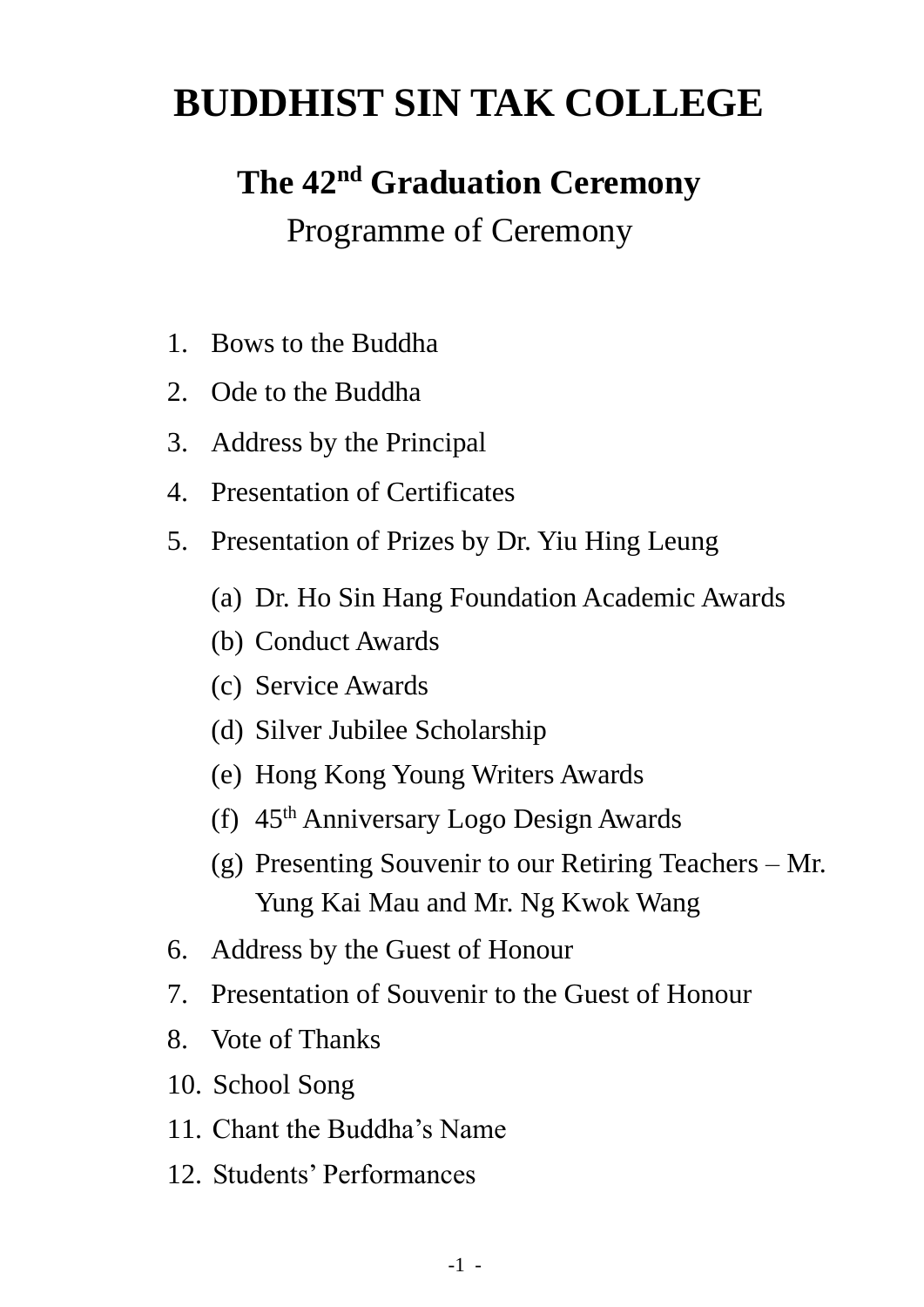## **S.6 GRADUATES**

|    | $6A * Chan Hoi Ting$<br>Cheng Ching Yin<br>Cheng Wing Yin<br>Fan Wang Long<br>Hung Hok Him<br>Lai Tsz Ying<br>Lau Cheuk Ki<br>Leung Hin Pong<br>Pang Chun Fai<br>Tai Hiu Ching<br>Tsai Ching Man<br>Wong Pui Ho<br>Yip Ngo Shuen | 陳鎧婷<br>鄭婧嫣<br>鄭泳賢<br>范弘朗<br>洪學謙<br>黎梓瑩<br>劉卓淇<br>梁衍邦<br>彭俊輝<br>戴曉程<br>蔡靖雯<br>黃沛澔<br>葉傲旋 | Chan Hok Lam<br>Cheng Hoi Ching<br>Chow Ying<br>* Fong Shuk Wa<br>Ku Ka Man<br>Lam Wan So Cheryl<br>* Lau Pui Yuen<br>Li Yee Mei<br>Shing Tsz Ki<br>Tang Chi Shan<br>Tse Ka Man<br>Yam Ka Po<br>Yiu Shuk Ying | 陳學霖<br>鄭凱晴<br>周莹<br>方淑華<br>古嘉文<br>林琿素<br>劉倍源<br>李綺媚<br>盛芷琪<br>鄧智姍<br>謝嘉敏<br>任嘉寶<br>姚淑盈 | Chan Xiao Jun<br>Cheng Tsz Ting<br>Chu Chun Wai<br>Fung Oi Man Janis<br>Kwan Ka Lam<br>Lam Yan Hang<br>Lee Tsz Tung<br>Ma Tsz Lan<br>Suen Yat Wang<br>* Tong Tsz Kwan<br>Wah Tsun Ning<br>Yang Hong Yiu | 陳曉筠<br>鄭芷婷<br>朱焌瑋<br>馮靄汶<br>關迦臨<br>林恩珩<br>李芷桐<br>馬紫蘭<br>孫日宏<br>湯芷君<br>華浚寧<br>楊康瑶 |
|----|----------------------------------------------------------------------------------------------------------------------------------------------------------------------------------------------------------------------------------|-----------------------------------------------------------------------------------------|---------------------------------------------------------------------------------------------------------------------------------------------------------------------------------------------------------------|----------------------------------------------------------------------------------------|---------------------------------------------------------------------------------------------------------------------------------------------------------------------------------------------------------|----------------------------------------------------------------------------------|
| 6B | * Chan Shue Ho<br>Ho Ka Chun<br>Lam Ka Ying<br>Li Hei Hang<br>Mak Yan Yee<br>Ng Wai Yi<br>Wong Hei Yu<br>Yeung Ching Fung<br>Chong Yue Hong 莊宇康                                                                                  | 陳澍豪<br>何家俊<br>林嘉瑩<br>李希恆<br>麥欣儀<br>吳瑋怡<br>黃熹渝<br>楊靜峰                                    | Chan Yuk Shing<br>Ip Tsz Kiu<br>Leung Kin Pan<br>Lo Hei Yi<br>Mok Ka Hei<br>* Pang Chun Lung<br>Wong Tin Ip<br>Yiu Kwong Chun                                                                                 | 陳煜盛<br>葉芷蕎<br>梁健濱<br>羅熙怡<br>莫嘉希<br>彭晉隆<br>黃天燁<br>姚光俊                                   | Fong Wing Yi<br>Keng Yat Chuen<br>* Li Chun Hung<br>Luk Wai Yi<br>Ng Ka Wai<br>So Chun Hung<br>Yau Yuen Ying<br>Yung Hoi Man                                                                            | 方穎怡<br>耿溢泉<br>李俊鴻<br>陸蔚儀<br>吳嘉慧<br>蘇俊鴻<br>尤苑螢<br>翁凱敏                             |
| 6C | $6\mathrm{C}$ $\,^*$ Au Yeung Siu Cheung Jaco 歐陽兆章<br>Chu Ka Yee<br>Fong Kwan Lam 方坤林<br>Lam Hoi Yan<br>Leung Man Lung<br>Liu Sum Yee<br>Ng Tsz Lam<br>Wan Hin Lung<br>Yiu Cho Yi Joey                                           | 朱家儀<br>林凱欣<br>梁文龍<br>廖心怡<br>吳子淋<br>溫顯龍<br>姚祖兒                                           | Cheuk Yiu<br>Chuang Chin Yuen<br>Kong Siu Yu<br>Lam Tsz Yan<br>Li Pui Lam<br>Ng Shuk Lam<br>Ng Yeuk Yin<br>Wong Tin Ho<br>Yuen Mun Ting                                                                       | 卓瑤<br>莊展源<br>江紹宇<br>林紫恩<br>李佩琳<br>伍淑琳<br>吳若彥<br>黃天昊<br>袁滿庭                             | Chow Kwan Ting Alyssa 周筠婷<br>Chung Cham Leong<br>Lai Ho Lun<br>Lam Tsz Yeung<br>* Li Tsz Mong<br>* Ng Sze Wai<br>To Cheuk Lam Ada 陶卓霖<br>Yiu Cheuk Lam                                                  | 鍾湛亮<br>黎浩倫<br>林子揚<br>李子望<br>伍思蔚<br>姚卓琳                                           |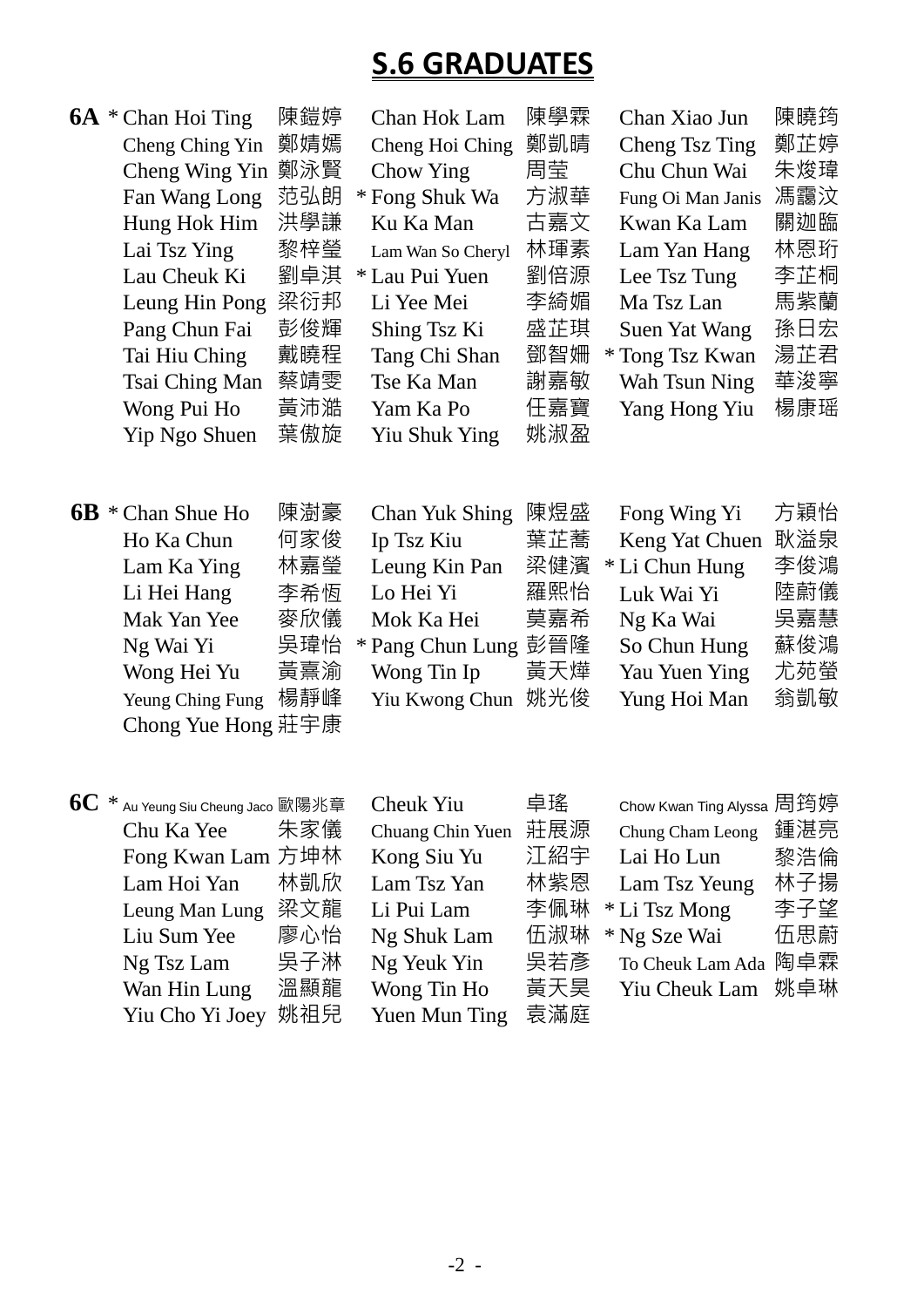| 6D | Chan Hoi Yan          | 陳凱欣 | * Chang Tsz Ching | 鄭芷晴 | Cheng Kwai Chun | 鄭桂珍 |
|----|-----------------------|-----|-------------------|-----|-----------------|-----|
|    | Cheng Tsz Kei         | 鄭芷琪 | Cheung Ka Tung    | 張家彤 | Chong Sum Sum   | 莊芯芯 |
|    | Chow Tsz Hin          | 周梓軒 | Chui Lok Yi       | 徐樂兒 | * Ho Ching Yi   | 何靖怡 |
|    | Ho Man Chun           | 何文俊 | Ho Yun Pong       | 何潤邦 | Law Ka Wai      | 羅嘉偉 |
|    | Lee Chun Yu           | 李振裕 | Leung Ho Wai      | 梁皓瑋 | Leung Tsz Chung | 梁梓聰 |
|    | Leung Tsz Ho          | 梁子豪 | Lo Chi To         | 盧智滔 | Lo Nga Ying     | 羅雅璒 |
|    | Ng Wai Kit            | 伍偉傑 | Shiu Wing Lam     | 邵詠琳 | Tso Lok Hei     | 曹樂晞 |
|    | * Tsui Wing Yan       | 徐穎欣 | Wu Pui Shan       | 胡珮珊 | Yong Wai Sum    | 楊慧芯 |
|    | Yu Long Hei           | 余朗僖 | Yu Yuen Miu       | 余源淼 |                 |     |
|    |                       |     |                   |     |                 |     |
|    |                       |     |                   |     |                 |     |
|    | $6E *$ Chan Chung Man | 陳頌雯 | Chan Tsz Kiu      | 陳芷蕎 | Cheng Suen Sum  | 鄭琁心 |
|    | Ho Chak Lun           | 何澤麟 | Kan Lik Wang      | 簡歷宏 | Kee Pui Han     | 祁珮嫻 |
|    | Ko Wing Hei           | 高詠晞 | Lai Ka Ho         | 黎家豪 | Lai Pak Yu      | 賴柏宇 |
|    | Lau King Sun Kingston | 劉璟珅 | Law Ying Kit      | 羅應傑 | Lee Sze Lam     | 李思霖 |
|    | Lee Wai Ting          | 李威霆 | Leung Lok Yee     | 梁樂頤 | * Li On Kan     | 李安芹 |
|    | Lum Chun Tung         | 林震東 | Ng Oi Kiu         | 吳皚翹 | * Ngai Yuk Fung | 魏煜峰 |
|    | Or Chak Kong          | 柯澤江 | Pun Oi Yi         | 潘藹怡 | Tsoi Piu Yun    | 蔡飄潤 |
|    | Wong Ching Wai 黃政偉    |     | Wong Man Yiu      | 黃敏瑤 | Yeung Hoi Ching | 楊塏晴 |
|    | Yu Wing Yin           | 余穎妍 |                   |     |                 |     |

\* Class Representatives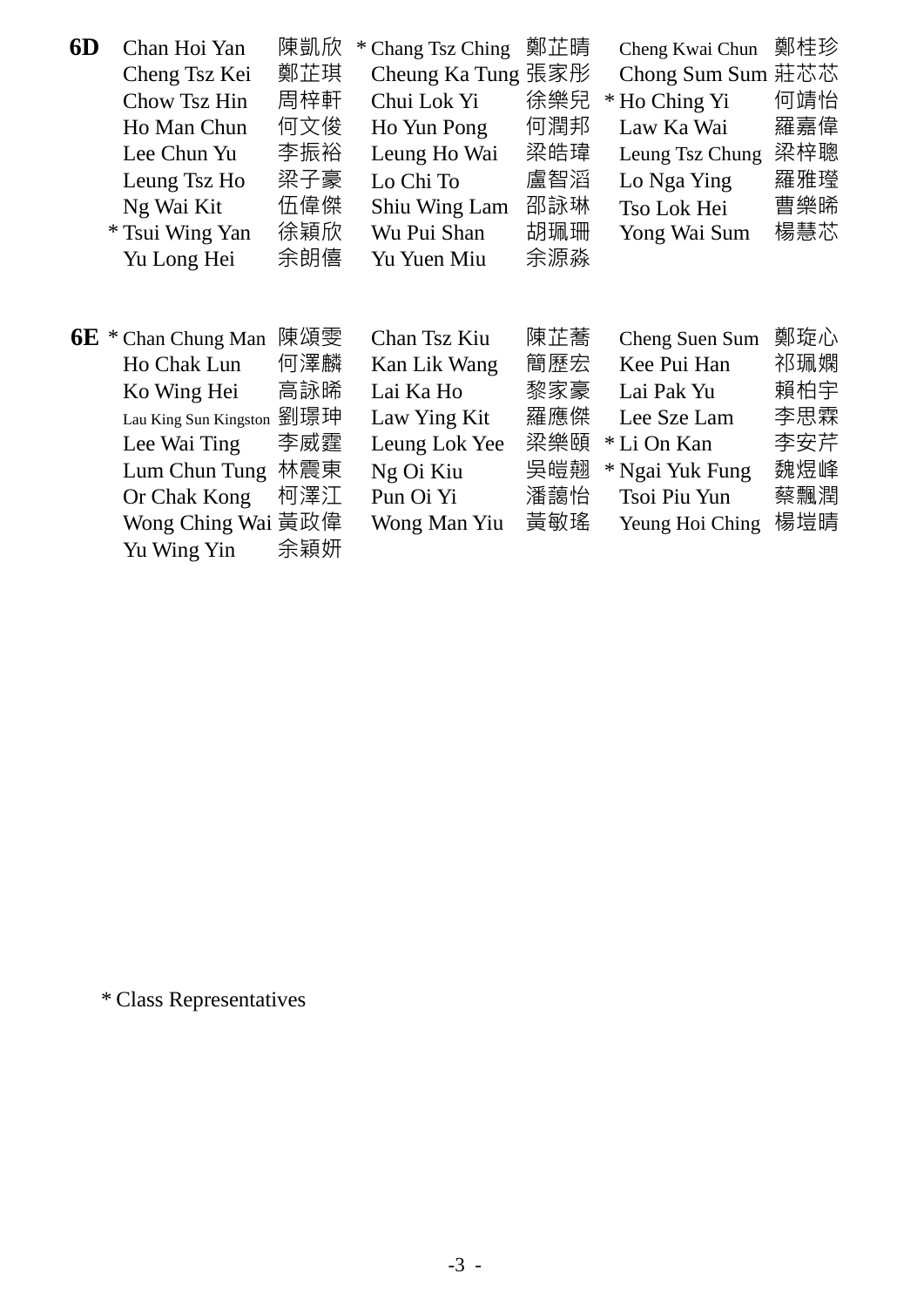## **PRIZE WINNERS**

### *Dr. Ho Sin Hang Foundation Academic Award:*

| <b>First</b> |                       | <b>Second</b> |                   |     | <b>Third</b>    |     |
|--------------|-----------------------|---------------|-------------------|-----|-----------------|-----|
| <b>6A</b>    | Leung Hin Pong        | 梁衍邦           | Lam Wan So Cheryl | 林琿素 | Li Yee Mei      | 李綺媚 |
| 6 <b>B</b>   | Mok Ka Hei            | 莫嘉希           | Yiu Kwong Chun    | 姚光俊 | Leung Kin Pan   | 梁健濱 |
| 6C           | Lai Ho Lun            | 黎浩倫           | Li Tsz Mong       | 李子望 | Ng Tsz Lam      | 吳子淋 |
| 6D           | Ho Ching Yi           | 何靖怡           | Leung Tsz Chung   | 梁梓聰 | Chang Tsz Ching | 鄭芷晴 |
| 6E           | Or Chak Kong          | 柯澤江           | Lai Ka Ho         | 黎家豪 | Wong Ching Wai  | 黃政偉 |
|              | <b>Conduct Award:</b> |               |                   |     |                 |     |
| <b>6A</b>    | Fan Wang Long         | 范弘朗           | Lee Tsz Tung      | 李芷桐 |                 |     |
| <b>6B</b>    | Mok Ka Hei            | 莫嘉希           | Yung Hoi Man      | 翁凱敏 |                 |     |
| <b>6C</b>    | Chu Ka Yee            | 朱家儀           | Li Tsz Mong       | 李子望 |                 |     |
| 6D           | Chong Sum Sum         | 莊芯芯           | Ho Ching Yi       | 何靖怡 |                 |     |
| 6E           | Ngai Yuk Fung         | 魏煜峰           | Yeung Hoi Ching   | 楊塏晴 |                 |     |
|              |                       |               |                   |     |                 |     |
|              | <b>Service Award:</b> |               |                   |     |                 |     |
| <b>6A</b>    | Chan Hok Lam          | 陳學霖           | Chu Chun Wai      | 朱焌瑋 |                 |     |
| 6 <b>B</b>   | Keng Yat Chuen        | 耿溢泉           | Luk Wai Yi        | 陸蔚儀 |                 |     |
| <b>6C</b>    | Chow Kwan Ting Alyssa | 周筠婷           | Lam Tsz Yeung     | 林子揚 |                 |     |
| 6D           | Chow Tsz Hin          | 周梓軒           | Lo Chi To         | 盧智滔 |                 |     |
| 6E           | Lee Sze Lam           | 李思霖           | Or Chak Kong      | 柯澤江 |                 |     |

### *Silver Jubilee Scholarship:*

**6A** Lam Wan So Cheryl 林琿素

#### *Hong Kong Young Writers Awards 2018 ( Fiction : Gp5):*

**6B** Mok Ka Hei 莫嘉希

### *45th Anniversary Logo Design Competition:*

| <b>First Runner-up</b> |                         |     |  |  |
|------------------------|-------------------------|-----|--|--|
|                        | <b>6E</b> Pun Oi Yi     | 潘藹怡 |  |  |
|                        | <b>Second Runner-up</b> |     |  |  |
| 6A -                   | Cheng Ching Yin         | 鄭婧嫣 |  |  |
| <b>Merits</b>          |                         |     |  |  |
| 6B —                   | Ng Ka Wai               | 吳嘉慧 |  |  |
| 6F.                    | Kee Pui Han             | 祁珮嫻 |  |  |
|                        |                         |     |  |  |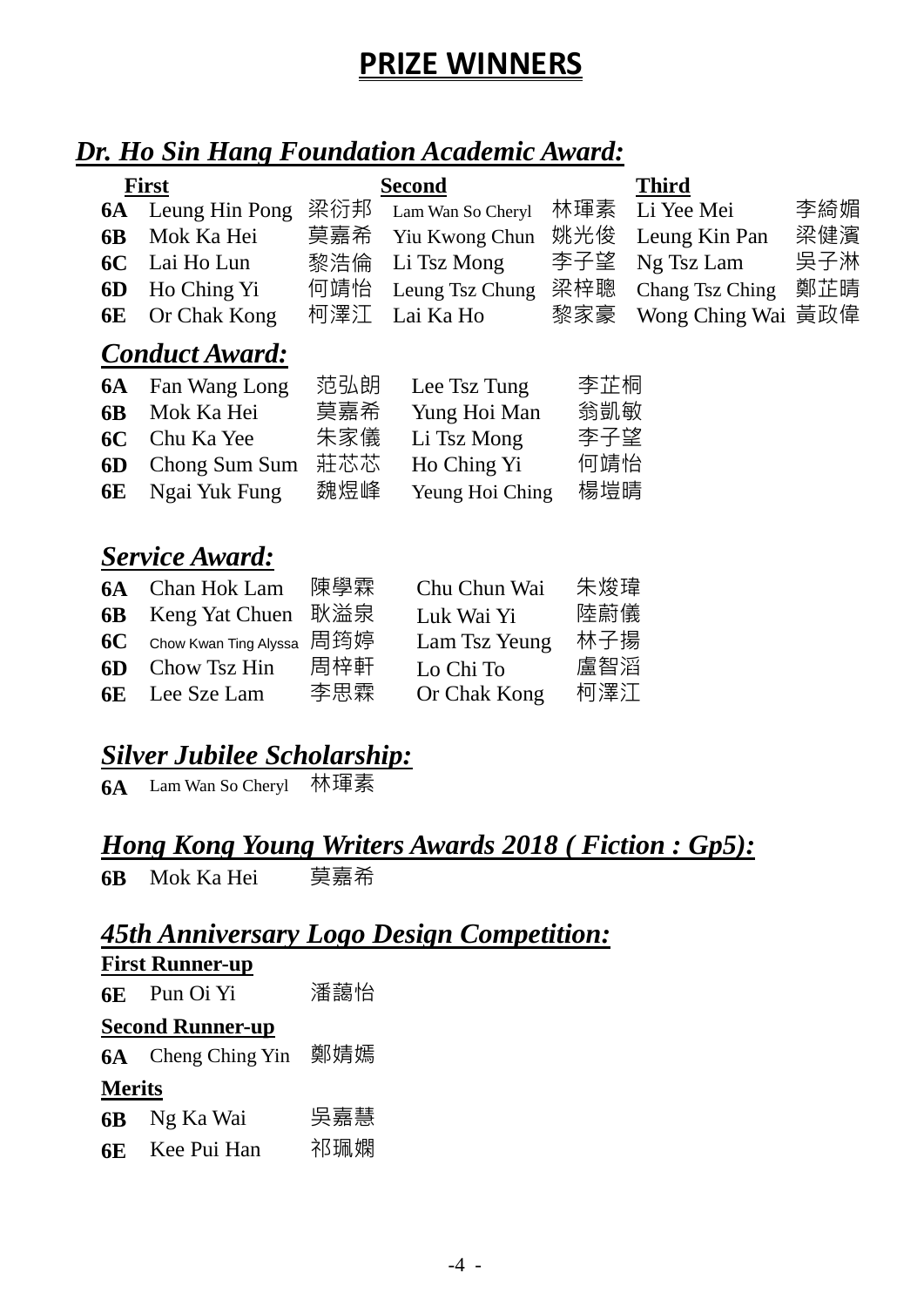## **Address by the Principal**

#### **29th June 2018 – Graduation day**

Welcoming speech for the graduation day 2018 Dear Dr. Yiu, parents, teachers and students of BSTC, ladies and gentlemen,

Good afternoon! First let me extend my warmest welcome to our guest of honor for the graduation ceremony this afternoon, Dr. Yiu Hing Leung. Dr. Yiu is currently the Head of Advanced Manufacturing of the Hong Kong Science and Technology Parks Corporation (HKSTP).

Before that, Dr. Yiu managed the Electronics, Materials, Precision Engineering Clusters, and Robotics Platform of over 300 companies in the Park and in the ecosystem. Dr. Yiu has a wealth of management and technical experience in the field of semiconductors and integrated circuit, electronics, information technology, telecommunications, computing, new product development, sales/marketing, and business development.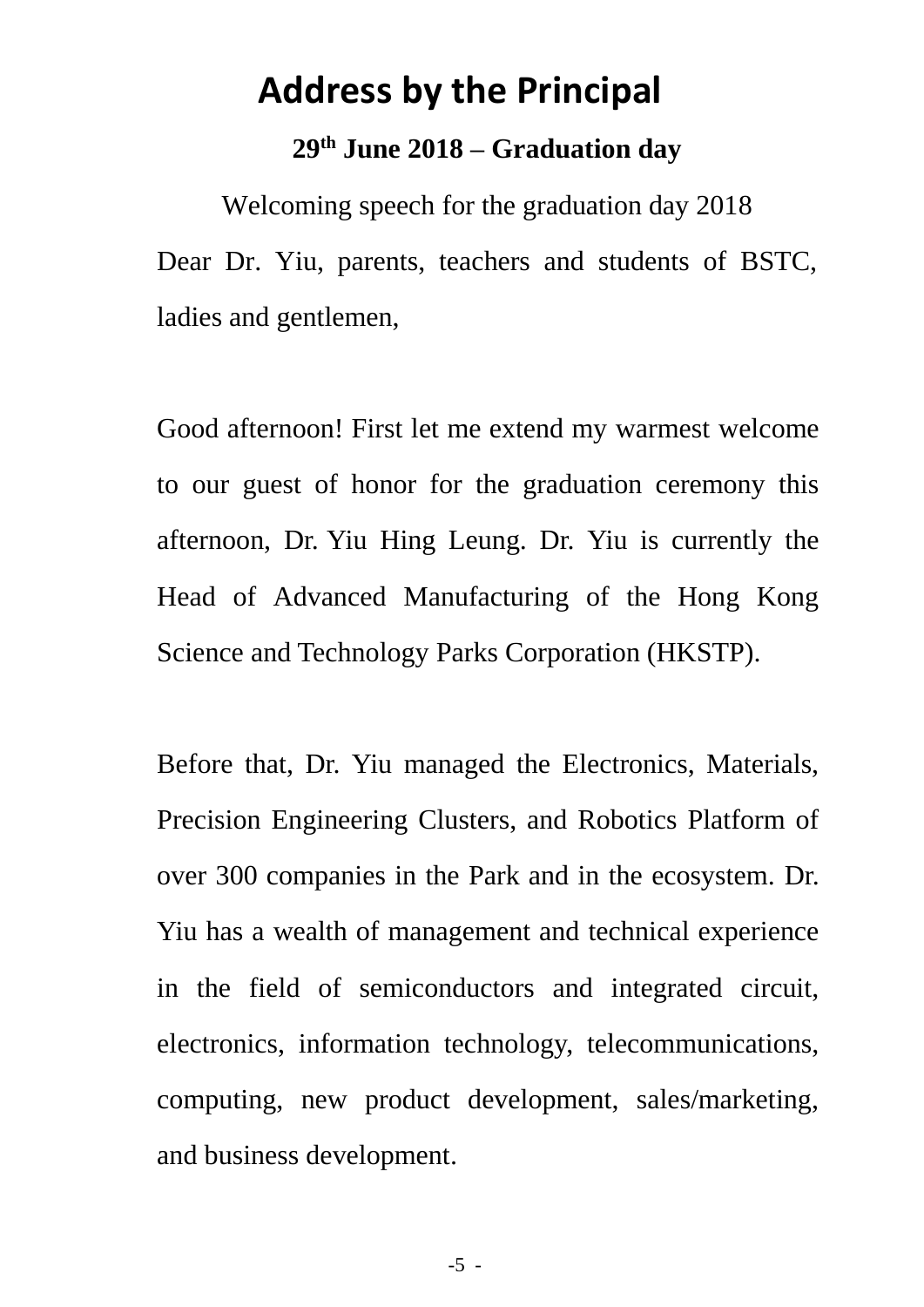Prior to HKSTP, Dr. Yiu has startup and multinational corporation experiences. In Motorola Semiconductor Product Sector, he was the General Manager the Network and Computing Systems Group (NCSG) Asia and served various departments in Motorola including leading the R&D for the famous DragonBall microprocessor for personal digital assistant / handheld computers. He is a holder of eight patents.

Dr. Yiu graduated from The Hong Kong Polytechnic University with Bachelor and Master of Electronic Engineering as well as the Doctor of Business Administration degree. He has Master degrees in Executive MBA, Finance and Juris Doctor from The Chinese University of Hong Kong. He is currently a fellow member of the Hong Kong Institution of Engine.

-6 - This afternoon we are most honored to have Dr. Yiu as our guest of honor. Dr. Yiu graduated from BSTC and during his studies in our school; he has joined many activities and demonstrated his leadership and talents in various aspects. I would like to invite you to join me in giving a big round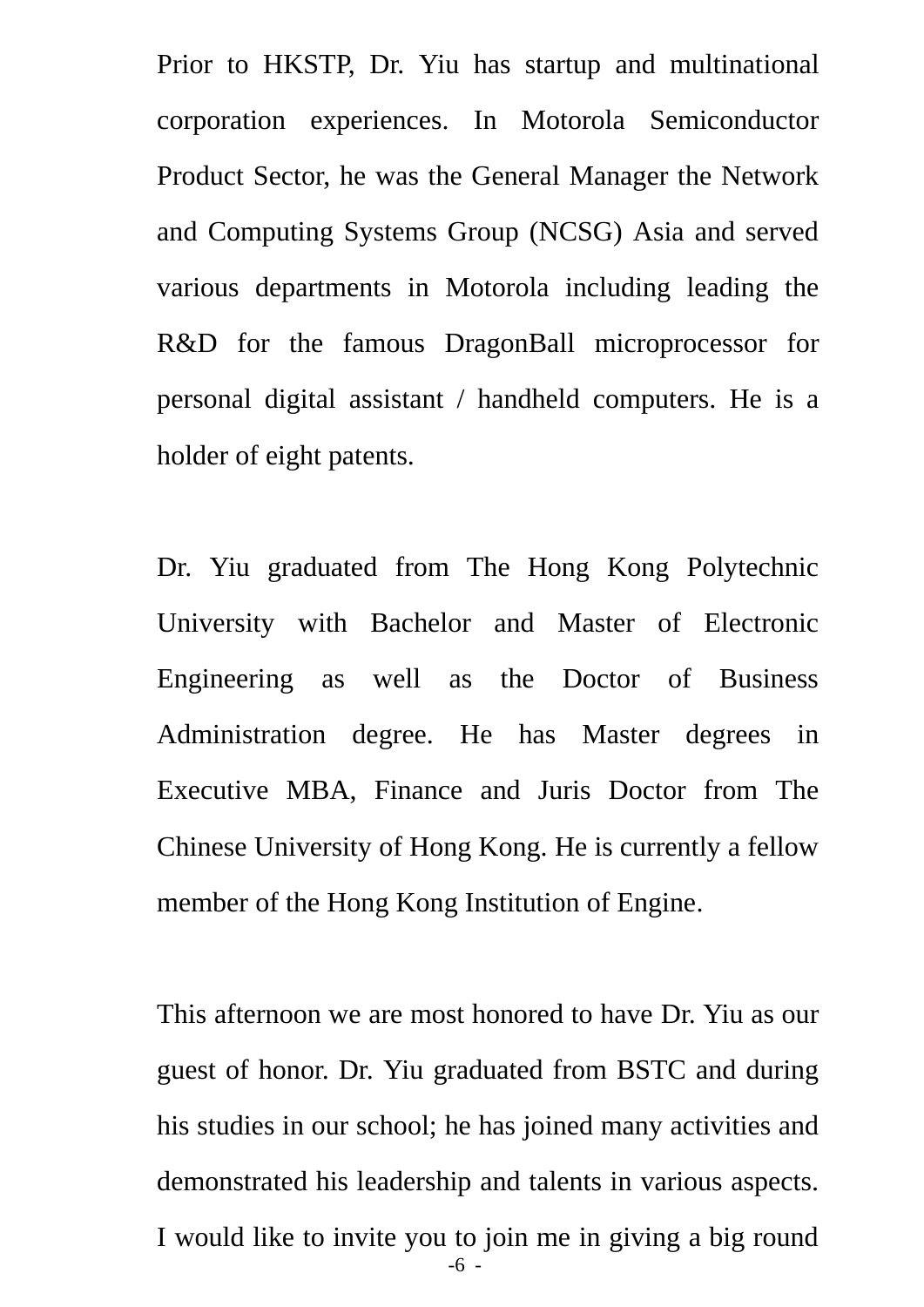of applause to thank Dr. Yiu for sparing his valuable time to officiate the graduation ceremony this afternoon. Besides, please also give another big round of applause to our dedicated teachers and supporting staff, who have contributed much of their personal time to take care of you during the past six years. Without these dedicated teachers and staff, I am sure you will come across much more difficulties during your secondary school life.

-7 - This afternoon, we are together again to celebrate the graduation day for our form 6 graduates. I can see many familiar faces, eagerly looking around for their classmates and teachers. Time flies and now, form six graduates, you are moving on to the next stage of life where you are bound to face different challenges and difficulties. I hope you found the 334 education system and your learning experience at Sin Tak fruitful and enjoyable. Do remember that we have already arranged a briefing session tomorrow morning for the details for your HKDSE results release on July  $11<sup>th</sup>$ . Tomorrow is June  $30<sup>th</sup>$ . Please invite your parents to come with you tomorrow, as we will disseminate the most up-to-date information about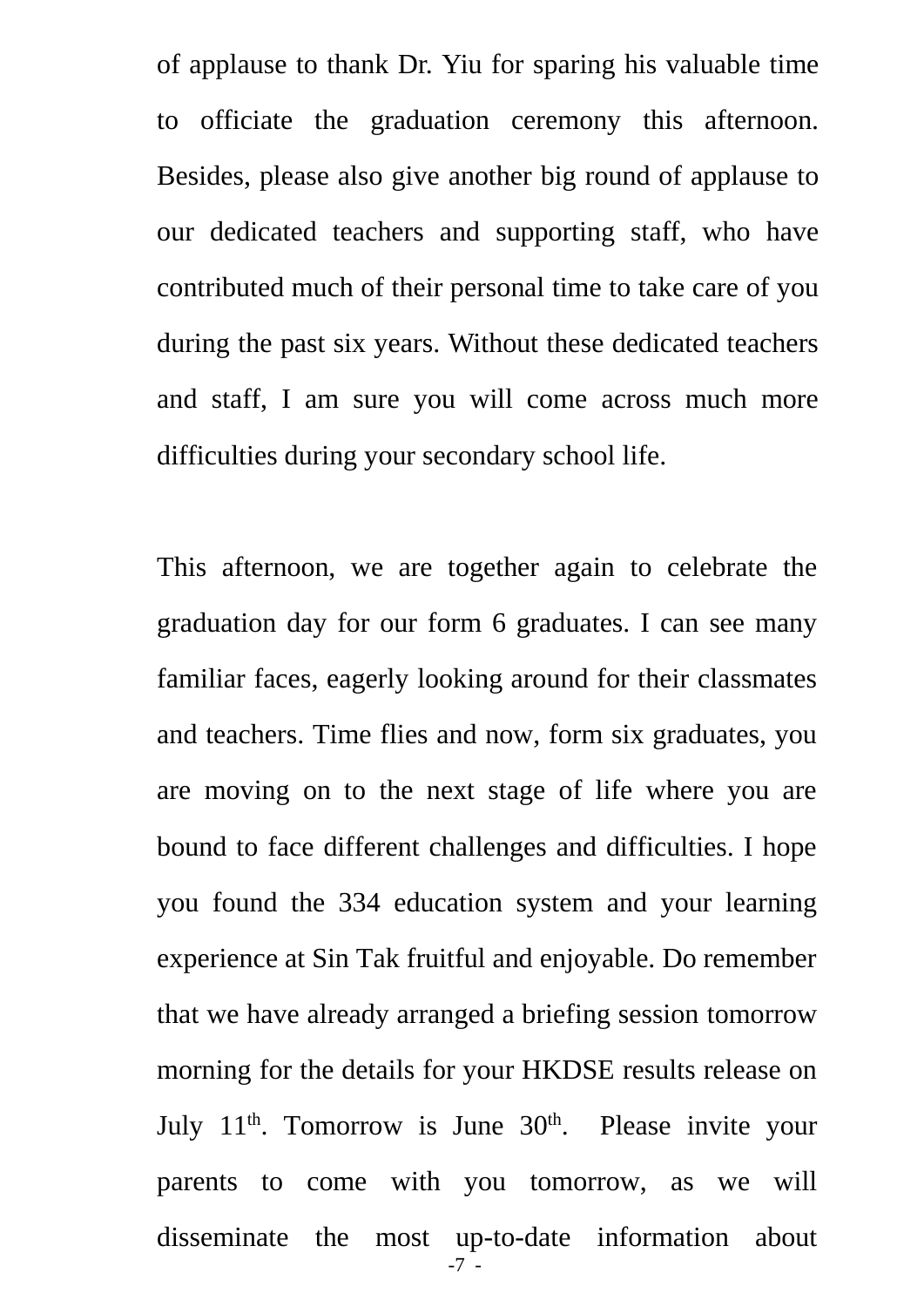university admission that morning, the venue will be here, the school hall.

I am sure you are all waiting eagerly for Dr. Yiu's inspiring speech in a while. Finally, let's give a big hand once again to our guest of honor, Dr. Yiu Hing Leung. Thank you!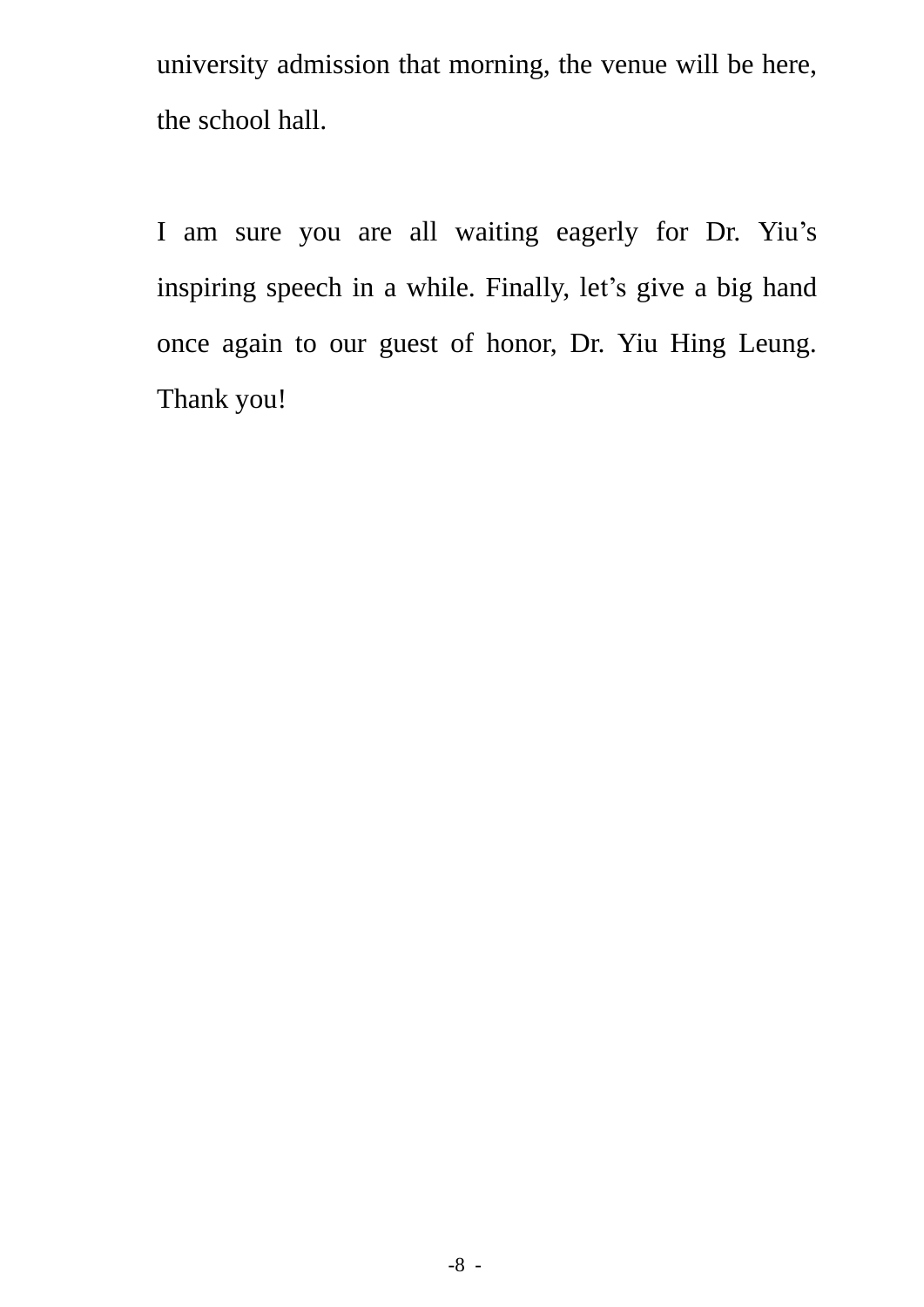### VOTE OF THANKS 2018

Good afternoon Dr. Yiu, Mr. Ho, parents, teachers and my fellow graduates,

It is such an honour to be able to stand here representing all of us today. Graduation is a milestone in our lives. This is the day which we will forever hold dear to our hearts—- it is a day where a new page is turned, a day of transition, and a day where we say our blessings and farewell to each other as we part ways.

We have been incredibly fortunate that we grew up in such a loving environment where everyone cared for us and supported us. They kept everything organised and in order, nourished us with the fruits of their labour and kept us carefree. Hereby let us express our deepest gratitude to all the people who made today possible, who made us possible.

To our devoted teachers, we thank you for your dedication to professionalism, your patience and kindness, and your love and care. You were our beacons in times when we were lost; our crutches, for you never failed to support us when we were weak; you were our swords; for you armed us with knowledge, skills and courage, and you were our shield, for you protected us from harm. You refused to give up on any of us, despite the burden of your work. Your blood, sweat and toil is what made us possible today. We may not be able to take away all the knowledge that you have taught us in school, but your dedication and attitude will forever remain with us, and accompany us through the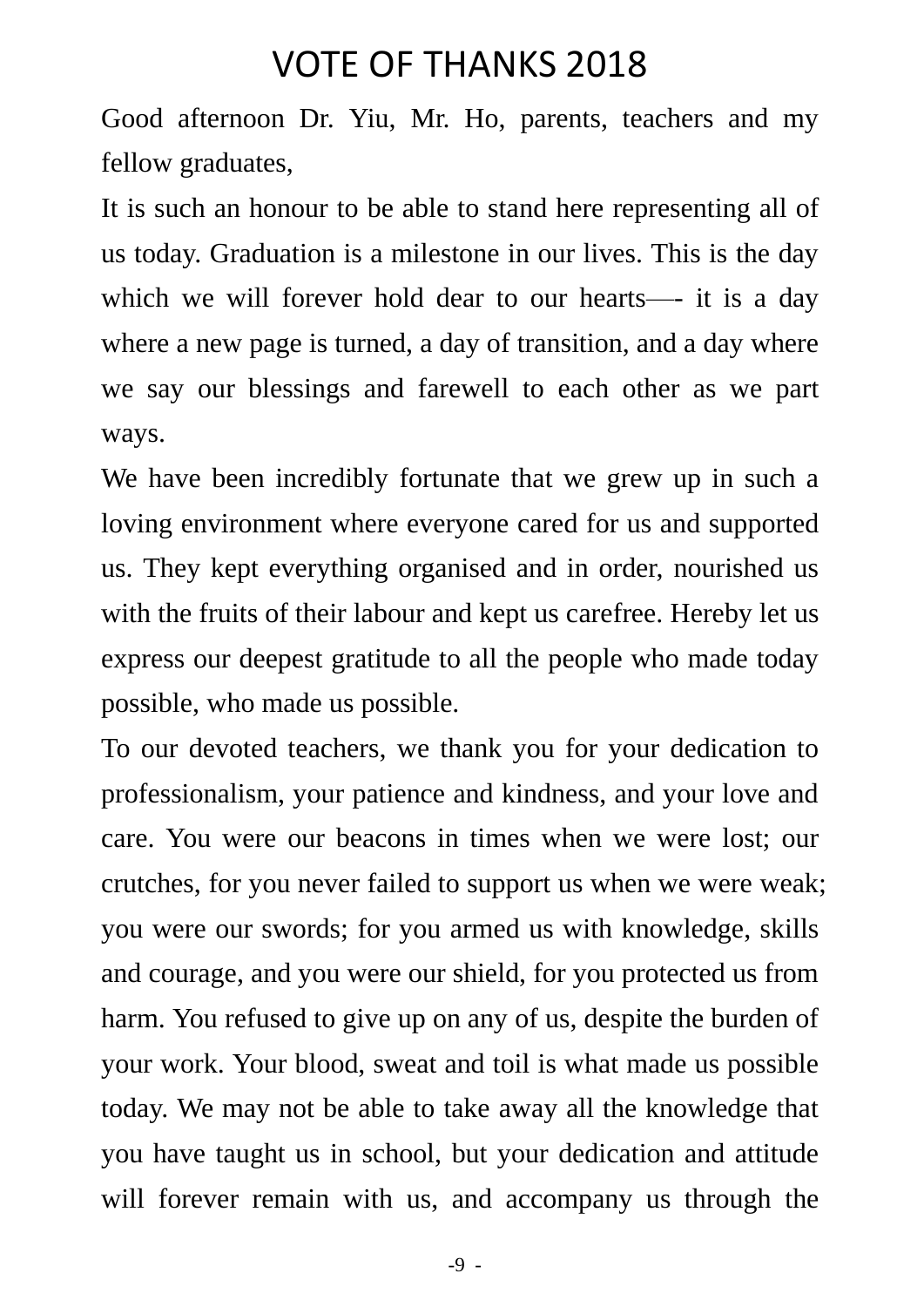years to come.

To our parents, we thank you for your unconditional love and understanding. As we step into our adolescence, we gradually spend less time with you, and worst still, you were the ones who had to deal with our mood swings, our tantrums and negativity. In spite of this, you were the ones who never failed to wait for us at home, who picked us up when we were down, who constantly worried about us, because your love for us is unconditional. Thank you for always being there to back us up. And finally, to my dear graduates, thank you for walking together in the past six years. Companionship is the greatest gift we have given each other. This is our graduation ceremony, but this is also the opening ceremony of a new chapter in our lives, as we embark on a journey into the unknown life has for us. I would like to take this opportunity to wish you courage, for when life gets you onto your knees, remember that glory is achieved by rising from the ashes of past failures.

Parting may be seen as a sorrow, for life has brought us together in such a brief time. Yet no matter where we will be in the future, our hearts will always be tied back to the place where memories——of laughter, of love, of battles fought and of endless youth—- are made, the place where it all started: Buddhist Sin Tak College.

Farewell, and thank you.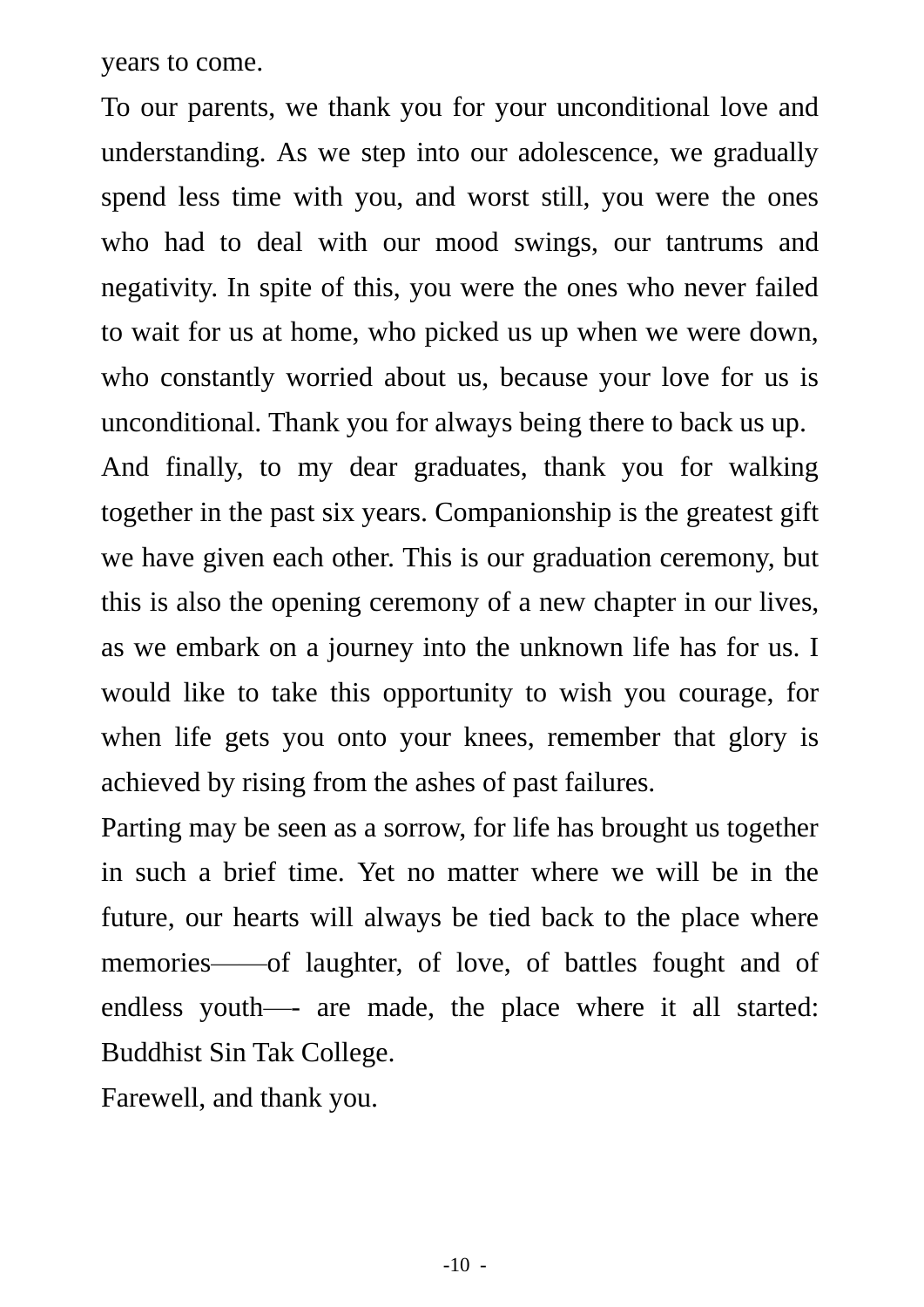# **ORGANISING COMMITTEE**

| Overall co-ordinator:       | Lam Tsz Yeung 林子揚(6C)     |  |  |
|-----------------------------|---------------------------|--|--|
| <b>Masters of Ceremony:</b> | Shing Tsz Ki 盛芷琪(6A)      |  |  |
|                             | Yu Yuen Miu 余源淼(6D)       |  |  |
| Seat Arrangement :          | Fung Oi Man Janis 馮靄汶(6A) |  |  |
|                             | Lam Yan Hang 林恩珩(6A)      |  |  |
|                             |                           |  |  |
|                             | Li Yee Mei 李綺媚 $(6A)$     |  |  |
|                             | Yang Hong Yiu 楊康瑶(6A)     |  |  |
| Vote of Thanks:             | Lam Wan So Cheryl 林琿素(6A) |  |  |
| Hall decoration :           | Ng Ka Wai 吳嘉慧(6B)         |  |  |
|                             | Lam Tsz Yan 林紫恩(6C)       |  |  |
| Tea reception for parents : | Cheng Tsz Kei 鄭芷琪(6D)     |  |  |
|                             | Chong Sum Sum 莊芯芯(6D)     |  |  |
|                             | Lo Nga Ying 羅雅璒(6D)       |  |  |
|                             | Wu Pui Shan 胡珮珊(6D)       |  |  |
| Prize presentation:         | Lum Chun Tung 林震東( $6E$ ) |  |  |
|                             | Or Chak Kong 柯澤江(6E)      |  |  |
|                             | Yeung Hoi Ching 楊塏晴(6E)   |  |  |
|                             | Yu Wing Yin 余穎妍(6E)       |  |  |